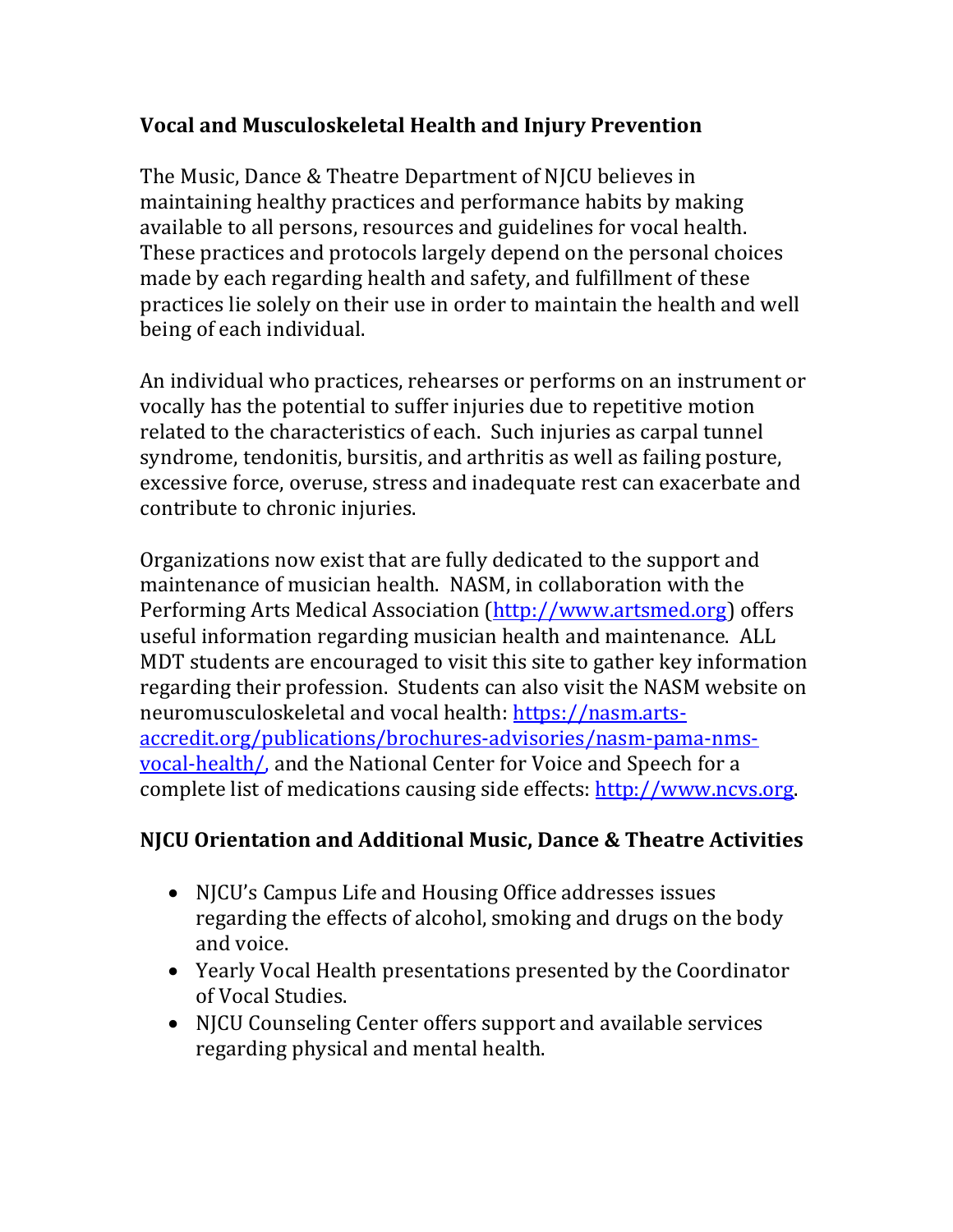## **Neuromusculoskeletal Health**

Due to the physical demands of performing music, musicians are potentially subject to numerous neuromusculoskeletal disorders. Many of these disorders can be categorized as congenital; others related to repetitive motion; yet others the result of a specific injury or unrelated trauma. Certain innate conditions can increase an individual's risk factor for developing behavior disorders.

Neuromusculoskeletal disorders and conditions can be treatable or prevented with healthy practices and protocols:

- Physical warm ups that are group or self-directed.
- Attention to postures and body alignment.
- Scheduled breaks during practice sessions to relieve stress and reduce repetitive motion.
- Setting a reasonable practice or rehearsal time.
- Meaningful assessment and mindfulness during practice sessions.
- Understanding your body and its limitations, especially monitoring strength and stamina during sessions.

Each practice and rehearsal session should be monitored for maintaining healthy habits and protecting your physical and mental state.

If an individual has continued concerns regarding their personal musculoskeletal health, take time to seek out a medical professional or your area Coordinator who can guide you to an appropriate contact person.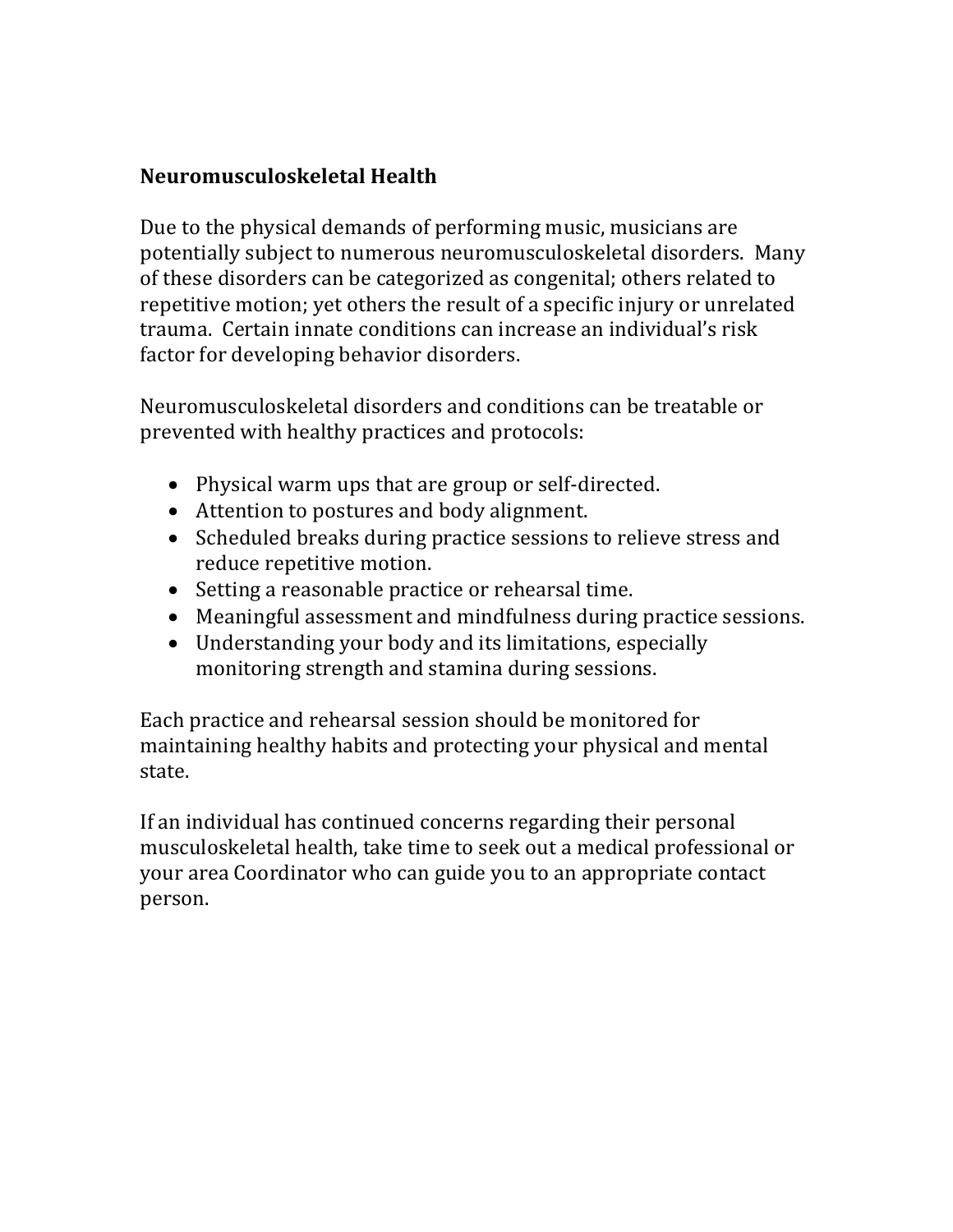## **Vocal Health and Injury Prevention**

NICU's Music, Dance & Theatre Department wishes to thank the following for their care and information:

Grabscheid Voice and Swallowing Center at Mount Sinai, NY, (https://www.mountsinai.org/locations/grabscheid-voiceswallowing-center)

Voice Center at NYU Langone, NY, (https://nyulangone.org/locations/voice-center )

The National Center for Voice & Speech, (http://ncvs.org)

Brian Benson MD, LLC, (http://www.bergen-ent.com)

Troy Clifford Dargin, PhD, Speech Language Pathologist

Hackensack University Hospital, NJ

- Maintain your general health in addition to adequate rest to minimize fatigue.
- Exercise regularly and eat a balanced diet. Seek a Nutritionist who is licensed to help regulate and balance your food intake.
- Avoid caffeinated drinks (coffee, tea, and soft drinks) alcohol and spicy, acidic foods, and dairy products if you have food sensitivities.
- Maintain appropriate body hydration; the National Academies of Sciences suggests 3.7-2.7 liters daily.
- Maintain indoor climates by using a humidifier at night for the dryness.
- Limit your vocal use while at your job, during social occasions and places where amplification is used.
- Avoid loud coughing, throat clearing, decrease yelling, and think before utilizing hard vocal attacks during conversations.